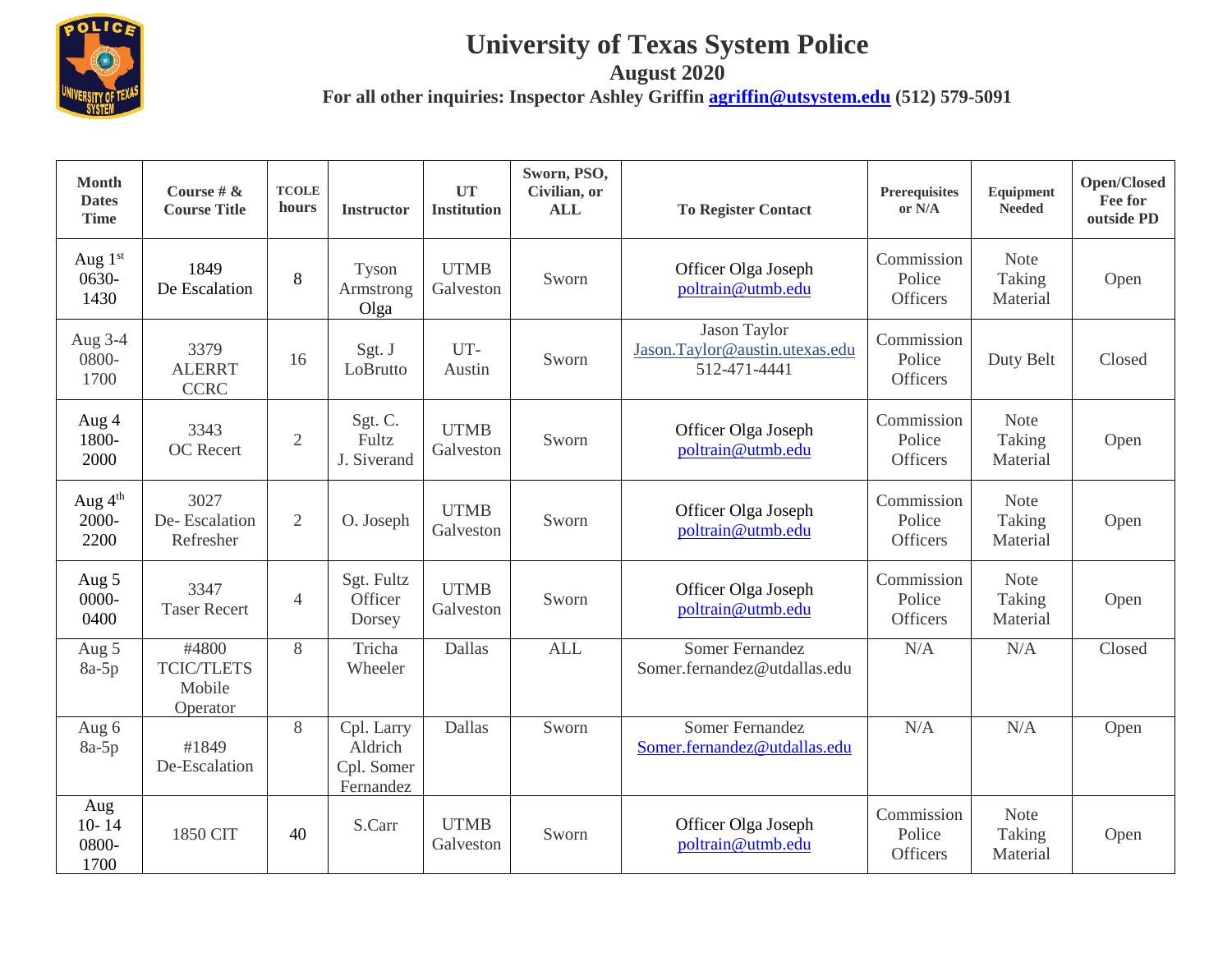| <b>Month</b><br><b>Dates</b><br><b>Time</b> | Course # &<br><b>Course Title</b>                                      | <b>TCOLE</b><br>hours | <b>Instructor</b>                                  | <b>UT</b><br><b>Institution</b> | Sworn, PSO,<br>Civilian, or<br><b>ALL</b> | <b>To Register Contact</b>                                     | Prerequisites<br>or $\rm N/A$           | Equipment<br><b>Needed</b>        | <b>Open/Closed</b><br>Fee for<br>outside PD |
|---------------------------------------------|------------------------------------------------------------------------|-----------------------|----------------------------------------------------|---------------------------------|-------------------------------------------|----------------------------------------------------------------|-----------------------------------------|-----------------------------------|---------------------------------------------|
| Aug 10<br>0700-<br>1100                     | 3347<br>Taser<br>Re-<br>Certification                                  | $\overline{4}$        | Sgt.<br>Murphy                                     | UT-<br>Austin                   | Sworn                                     | Jason Taylor<br>Jason.Taylor@austin.utexas.edu<br>512-471-4441 | Commission<br>Police<br><b>Officers</b> | Duty Belt                         | Closed                                      |
| Aug $10$<br>1200-<br>1400                   | 2053<br>Baton (All) Re-<br>Certification                               | $\overline{2}$        | Officer<br>Ferris                                  | UT-<br>Austin                   | Sworn                                     | Jason Taylor<br>Jason.Taylor@austin.utexas.edu<br>512-471-4441 | Commission<br>Police<br>Officers        | Duty Belt                         | Closed                                      |
| Aug 10<br>1400-<br>1600                     | 3343<br>OC Re-<br>Certification                                        | $\overline{2}$        | Officer<br>Pack                                    | UT-<br>Austin                   | Sworn                                     | Jason Taylor<br>Jason.Taylor@austin.utexas.edu<br>512-471-4441 | Commission<br>Police<br>Officers        | Duty Belt                         | Closed                                      |
| Aug 11<br>0700-<br>1100                     | 3347<br>Taser<br>Re-<br>Certification                                  | $\overline{4}$        | Sgt.<br>Murphy                                     | UT-<br>Austin                   | Sworn                                     | Jason Taylor<br>Jason.Taylor@austin.utexas.edu<br>512-471-4441 | Commission<br>Police<br>Officers        | Duty Belt                         | Closed                                      |
| Aug 11<br>1200-<br>1400                     | 2053<br>Baton (All) Re-<br>Certification                               | $\mathfrak{2}$        | Officer<br>Ferris                                  | UT-<br>Austin                   | Sworn                                     | Jason Taylor<br>Jason.Taylor@austin.utexas.edu<br>512-471-4441 | Commission<br>Police<br>Officers        | Duty Belt                         | Closed                                      |
| Aug 11<br>1400-<br>1600                     | 3343<br>OC Re-<br>Certification                                        | $\sqrt{2}$            | Officer<br>Pack                                    | UT-<br>Austin                   | Sworn                                     | Jason Taylor<br>Jason.Taylor@austin.utexas.edu<br>512-471-4441 | Commission<br>Police<br>Officers        | Duty Belt                         | Closed                                      |
| Aug 12<br>$8a-5p$                           | #4800<br><b>TCIC/TLETS</b><br>Mobile<br>Operator<br>Training<br>Course | 8                     | Tricha<br>Wheeler                                  | Dallas                          | All                                       | <b>Somer Fernandez</b><br>Somer.fernandez@utdallas.edu         | N/A                                     | N/A                               | Closed                                      |
| Aug 13<br>0730-<br>1430                     | 3832 Heart<br>Saver<br>CPR/AED/First<br>Aid                            | 7                     | M. Peltier<br>C. Dorsey<br>J. Turnbow<br>O. Joseph | <b>UTMB</b><br>Galveston        | <b>ALL</b>                                | Officer Olga Joseph<br>poltrain@utmb.edu                       | N/A                                     | <b>Note</b><br>Taking<br>Material | Open, /\$35<br>per student                  |
| Aug<br>$13 - 14$<br>0800-<br>1700           | 3379<br><b>ALERRT</b><br><b>CCRC</b>                                   | 16                    | Sgt. J<br>LoBrutto                                 | UT-<br>Austin                   | Sworn                                     | Jason Taylor<br>Jason.Taylor@austin.utexas.edu<br>512-471-4441 | Commission<br>Police<br>Officers        | Duty Belt                         | Closed                                      |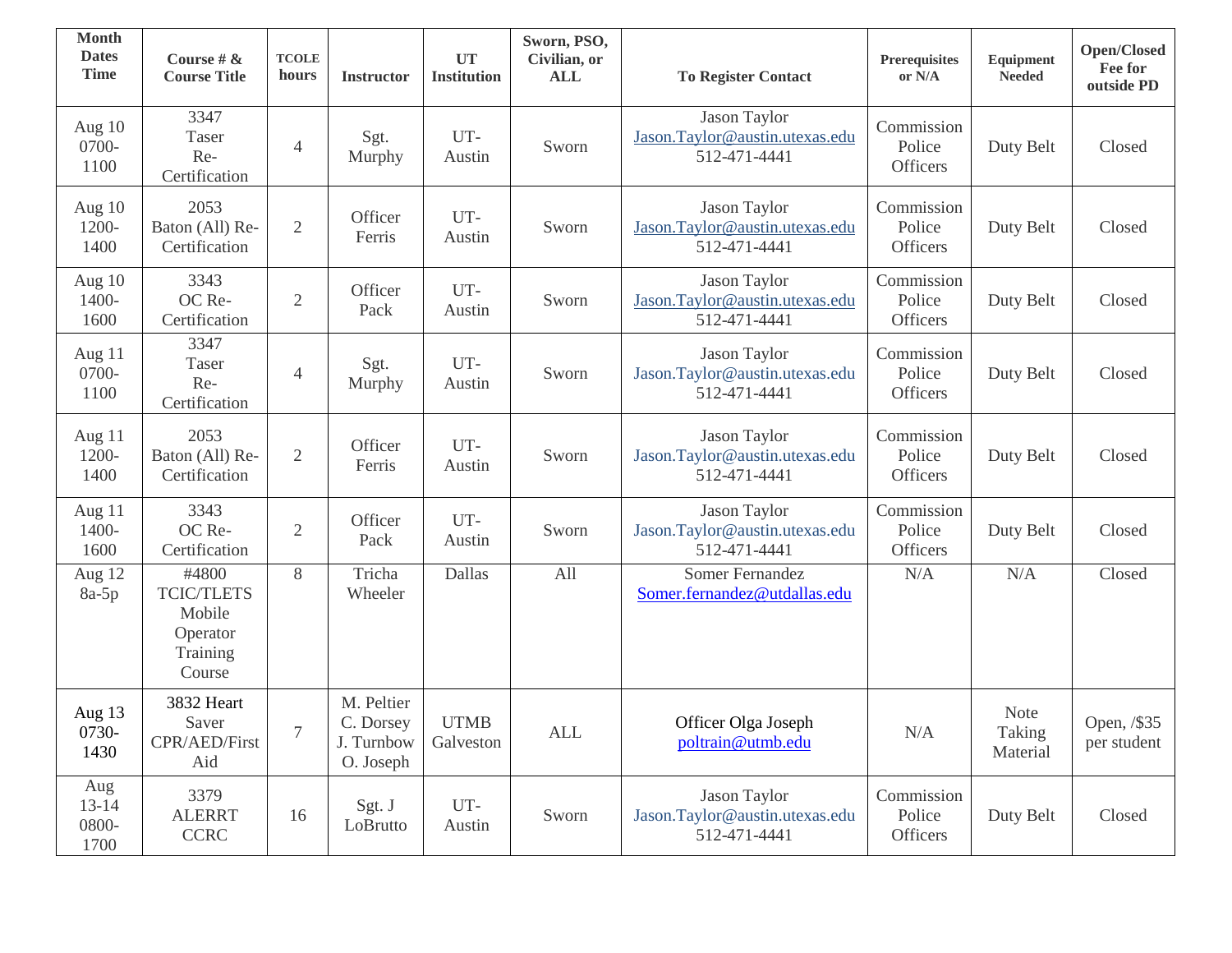| <b>Month</b><br><b>Dates</b><br><b>Time</b> | Course # $\&$<br><b>Course Title</b>        | <b>TCOLE</b><br>hours | <b>Instructor</b>       | UT<br><b>Institution</b> | Sworn,<br>PSO,<br>Civilian, or<br><b>ALL</b> | <b>To Register Contact</b>                                     | Prerequisites<br>or $\rm N/A$           | Equipment<br><b>Needed</b>        | <b>Open/Closed</b><br>Fee for<br>outside PD |
|---------------------------------------------|---------------------------------------------|-----------------------|-------------------------|--------------------------|----------------------------------------------|----------------------------------------------------------------|-----------------------------------------|-----------------------------------|---------------------------------------------|
| Aug 17<br>0700-<br>1100                     | 3347<br>Taser Re-<br>Certification          | $\overline{4}$        | Sgt.<br>Murphy          | UT-<br>Austin            | Sworn                                        | Jason Taylor<br>Jason.Taylor@austin.utexas.edu<br>512-471-4441 | Commission<br>Police<br>Officers        | Duty Belt                         | Closed                                      |
| Aug 17<br>1200-<br>1400                     | 2053<br>Baton (All)<br>Re-<br>Certification | $\overline{2}$        | Officer<br>Ferris       | UT-<br>Austin            | Sworn                                        | Jason Taylor<br>Jason.Taylor@austin.utexas.edu<br>512-471-4441 | Commission<br>Police<br><b>Officers</b> | Duty Belt                         | Closed                                      |
| Aug 17<br>1400-<br>1600                     | 3343<br>OC Re-<br>Certification             | 2                     | Officer<br>Pack         | UT-<br>Austin            | Sworn                                        | Jason Taylor<br>Jason.Taylor@austin.utexas.edu<br>512-471-4441 | Commission<br>Police<br><b>Officers</b> | Duty Belt                         | Closed                                      |
| Aug 18<br>0700-<br>1100                     | 3347<br>Taser Re-<br>Certification          | $\overline{4}$        | Sgt.<br>Murphy          | UT-<br>Austin            | Sworn                                        | Jason Taylor<br>Jason.Taylor@austin.utexas.edu<br>512-471-4441 | Commission<br>Police<br>Officers        | Duty Belt                         | Closed                                      |
| Aug 18<br>1200-<br>1400                     | 2053<br>Baton (All)<br>Re-<br>Certification | $\overline{2}$        | Officer<br>Ferris       | UT-<br>Austin            | Sworn                                        | Jason Taylor<br>Jason.Taylor@austin.utexas.edu<br>512-471-4441 | Commission<br>Police<br><b>Officers</b> | Duty Belt                         | Closed                                      |
| Aug 18<br>1400-<br>1600                     | 3343<br>OC Re-<br>Certification             | 2                     | Officer<br>Pack         | UT-<br>Austin            | Sworn                                        | Jason Taylor<br>Jason.Taylor@austin.utexas.edu<br>512-471-4441 | Commission<br>Police<br>Officers        | Duty Belt                         | Closed                                      |
| Aug 18<br>$0600 -$<br>0800                  | 3343<br>OC Recert                           | $\overline{2}$        | J. Siverand<br>C. Fultz | <b>UTMB</b><br>Galveston | Sworn                                        | Officer Olga Joseph<br>poltrain@utmb.edu                       | Commission<br>Police<br>Officers        | <b>Note</b><br>Taking<br>Material | Open                                        |
| August<br>18 <sup>th</sup><br>0800-<br>1000 | 3027<br>De-Escalation<br>Refresher          | $\overline{2}$        | O. Joseph               | <b>UTMB</b><br>Galveston | Sworn                                        | Officer Olga Joseph<br>poltrain@utmb.edu                       | Commission<br>Police<br>Officers        | Note<br>Taking<br>Material        | Open                                        |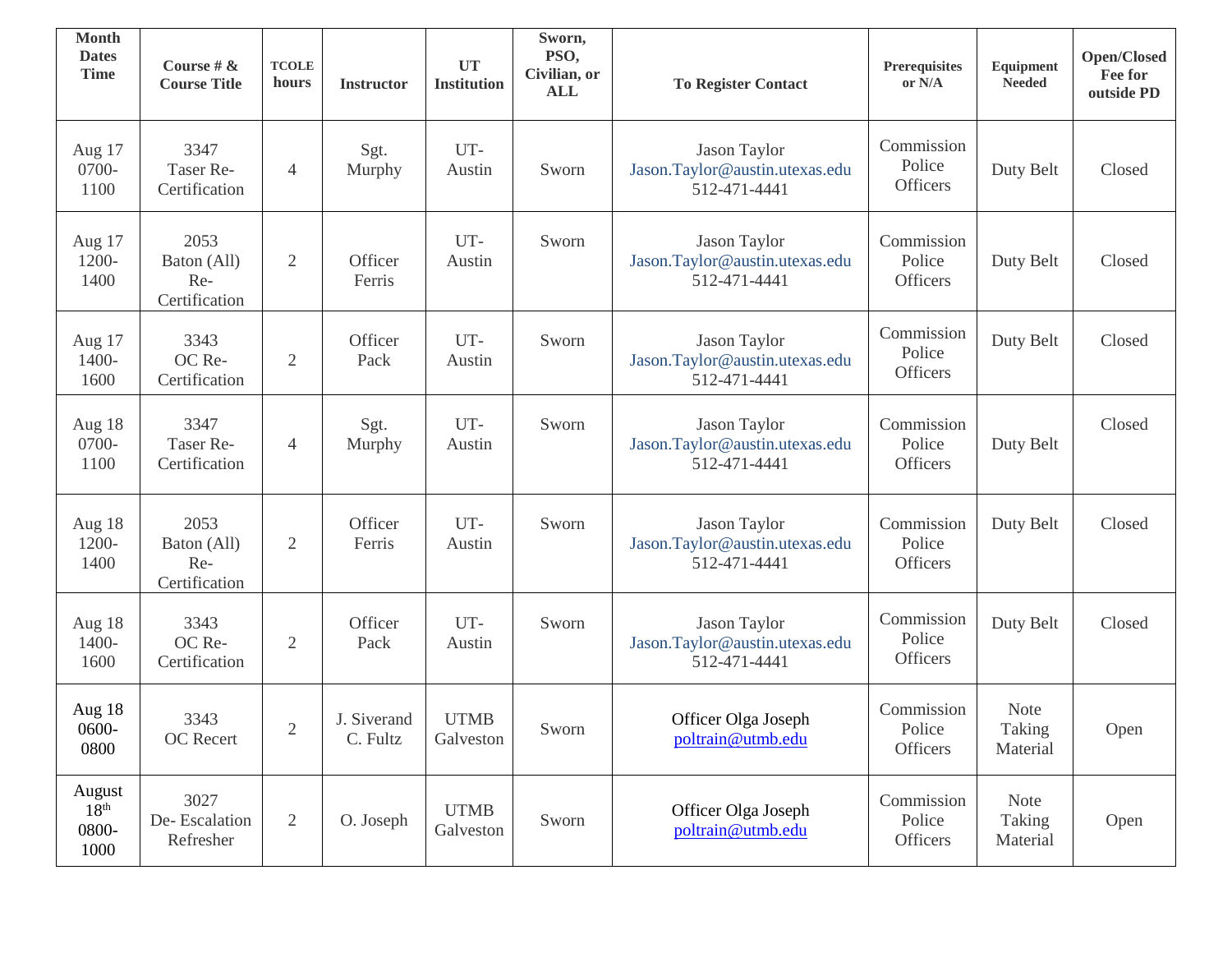| <b>Month</b><br><b>Dates</b><br><b>Time</b> | Course # $\&$<br><b>Course Title</b>        | <b>TCOLE</b><br>hours | <b>Instructor</b>     | <b>UT</b><br><b>Institution</b> | Sworn,<br>PSO,<br>Civilian, or<br><b>ALL</b> | <b>To Register Contact</b>                                            | <b>Prerequisites</b><br>or N/A          | <b>Equipment</b><br><b>Needed</b> | Open/Closed<br>Fee for<br>outside PD |
|---------------------------------------------|---------------------------------------------|-----------------------|-----------------------|---------------------------------|----------------------------------------------|-----------------------------------------------------------------------|-----------------------------------------|-----------------------------------|--------------------------------------|
| August<br>18 <sup>th</sup><br>1200-<br>1600 | 3347<br><b>Taser Recert</b>                 | $\overline{4}$        | C. Dorsey<br>C. Fultz | <b>UTMB</b><br>Galveston        | Sworn                                        | Officer Olga Joseph<br>poltrain@utmb.edu                              | Commission<br>Police<br>Officers        | <b>Note</b><br>Taking<br>Material | Open/                                |
| Aug 24<br>0700-<br>1100                     | 3347<br>Taser Re-<br>Certification          | $\overline{4}$        | Sgt.<br>Murphy        | UT-<br>Austin                   | Sworn                                        | Jason Taylor<br>Jason.Taylor@austin.utexas.edu<br>512-471-4441        | Commission<br>Police<br><b>Officers</b> | Duty Belt                         | Closed                               |
| Aug 24<br>1200-<br>1400                     | 2053<br>Baton (All)<br>Re-<br>Certification | $\overline{2}$        | Officer<br>Ferris     | UT-<br>Austin                   | Sworn                                        | Jason Taylor<br>Jason.Taylor@austin.utexas.edu<br>512-471-4441        | Commission<br>Police<br>Officers        | Duty Belt                         | Closed                               |
| Aug 24<br>1400-<br>1600                     | 3343<br>OC Re-<br>Certification             | $\overline{2}$        | Officer<br>Pack       | UT-<br>Austin                   | Sworn                                        | <b>Jason Taylor</b><br>Jason.Taylor@austin.utexas.edu<br>512-471-4441 | Commission<br>Police<br>Officers        | Duty Belt                         | Closed                               |
| Aug 25<br>0700-<br>1100                     | 3344<br>Taser Re-<br>Certification          | $\overline{4}$        | Sgt.<br>Murphy        | UT-<br>Austin                   | Sworn                                        | Jason Taylor<br>Jason.Taylor@austin.utexas.edu<br>512-471-4441        | Commission<br>Police<br><b>Officers</b> | Duty Belt                         | Closed                               |
| Aug 25<br>1200-<br>1400                     | 2053<br>Baton (All)<br>Re-<br>Certification | $\overline{2}$        | Officer<br>Ferris     | UT-<br>Austin                   | Sworn                                        | Jason Taylor<br>Jason.Taylor@austin.utexas.edu<br>512-471-4441        | Commission<br>Police<br>Officers        | Duty Belt                         | Closed                               |
| Aug 25<br>1400-<br>1600                     | 3343<br>OC Re-<br>Certification             | $\overline{2}$        | Officer<br>Pack       | UT-<br>Austin                   | Sworn                                        | Jason Taylor<br>Jason.Taylor@austin.utexas.edu<br>512-471-4441        | Commission<br>Police<br>Officers        | Duty Belt                         | Closed                               |
| Aug 27<br>0700-<br>1100                     | 3344<br>Taser Re-<br>Certification          | $\overline{4}$        | Sgt.<br>Murphy        | UT-<br>Austin                   | Sworn                                        | Jason Taylor<br>Jason.Taylor@austin.utexas.edu<br>512-471-4441        | Commission<br>Police<br>Officers        | Duty Belt                         | Closed                               |